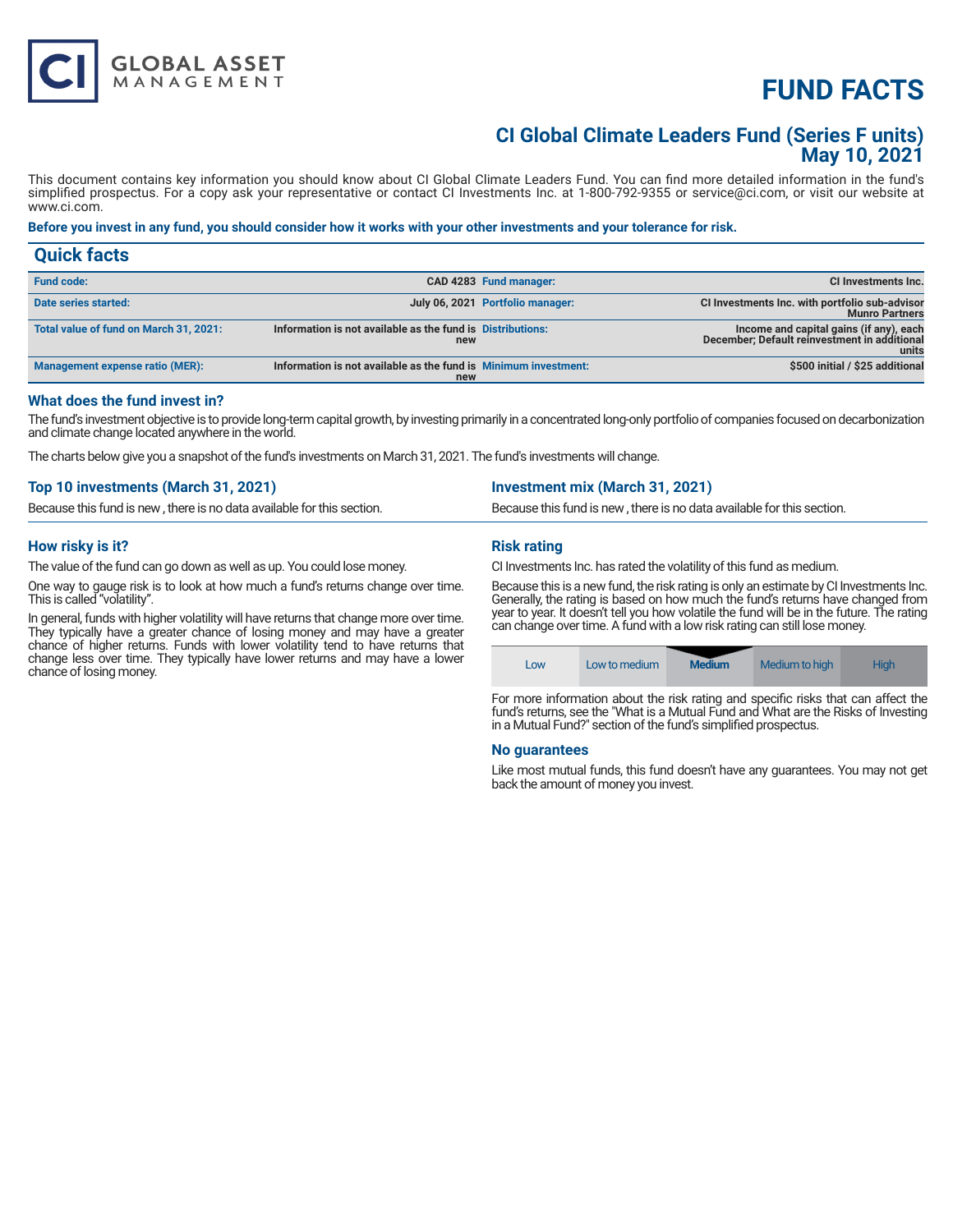## **CI Global Climate Leaders Fund (Series F units)**

#### **How has the fund performed?**

This section tells you how Series F securities of the fund have performed since inception. Returns are after expenses have been deducted. These expenses reduce the fund's returns.

#### **Year-by-year returns**

Because this fund is new, there is no data available for this section.

#### **Best and worst 3-month returns**

Because this fund is new, there is no data available for this section.

#### **Average return**

Because this fund is new, there is no data available for this section.

#### **Who is this fund for?**

#### **This fund may be suitable for you if you:**

- want exposure to securities located anywhere in the world that exhibit strong environmental, social and governance performance (ESG) and that have a positive impact on the environment and society
- want an ESG investment that is concentrated and focused on decarbonization and climate change
- are investing for the medium and/or long term
- can tolerate medium risk

#### **A word about tax**

In general, you'll have to pay income tax on any money you make on a fund. How much you pay depends on the tax laws of where you live and whether you hold the fund in a registered plan, such as a Registered Retirement Savings Plan or a Tax-Free Savings Account.

Keep in mind that if you hold your fund in a non-registered account, fund distributions are included in your taxable income, whether you get them in cash or have them reinvested.